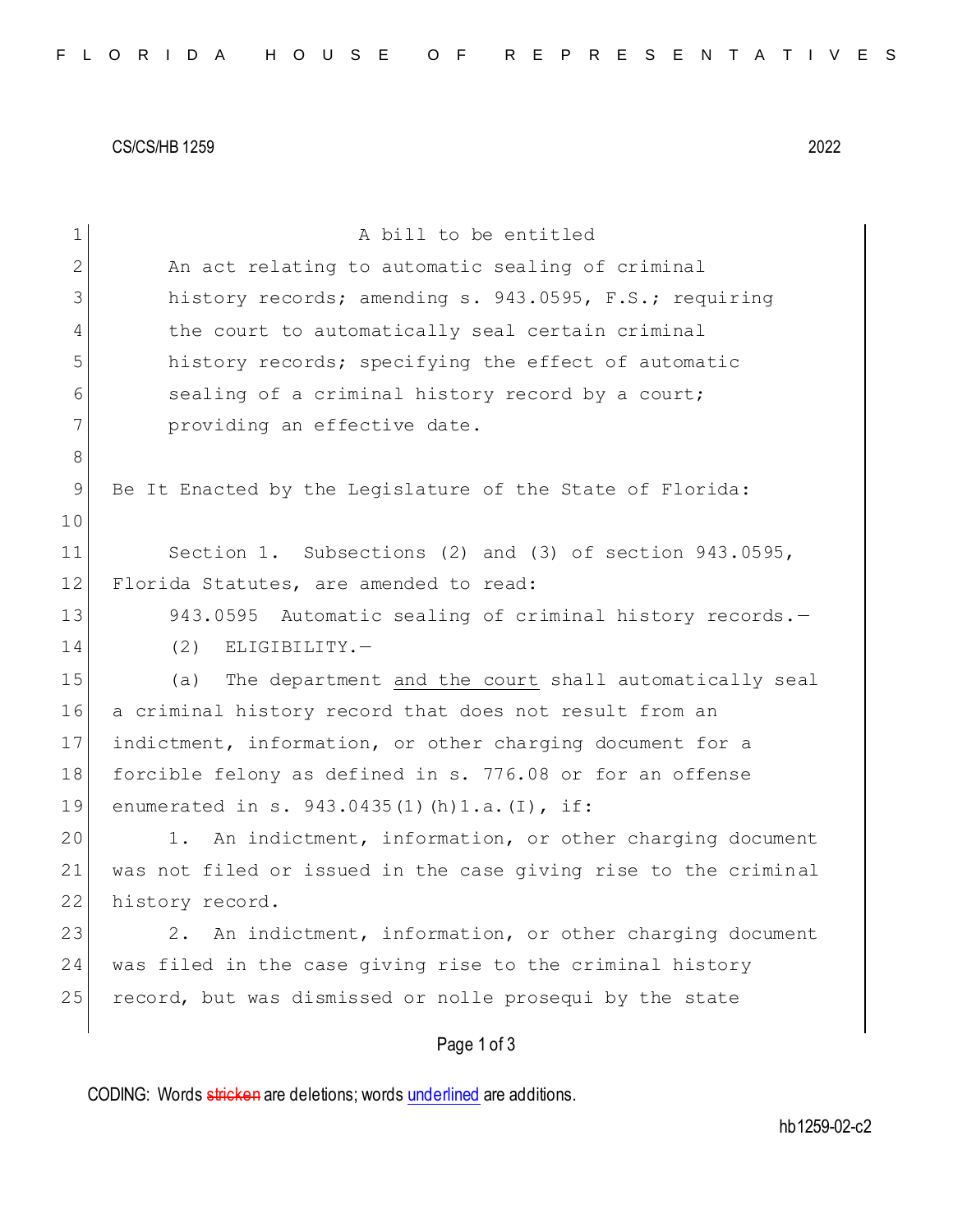## CS/CS/HB 1259 2022

26 attorney or statewide prosecutor or was dismissed by a court of 27 competent jurisdiction. However, a person is not eligible for 28 automatic sealing under this section if the dismissal was 29 pursuant to s. 916.145 or s. 985.19.

 3. A not guilty verdict was rendered by a judge or jury. However, a person is not eligible for automatic sealing under this section if the defendant was found not guilty by reason of insanity.

34 4. A judgment of acquittal was rendered by a judge.

35 (b) There is no limitation on the number of times a person 36 may obtain an automatic sealing for a criminal history record 37 described in paragraph (a).

38 (3) PROCESS FOR AND EFFECT OF AUTOMATIC SEALING.

39 (a) Upon the disposition of a criminal case resulting in a 40 criminal history record eligible for automatic sealing under 41 paragraph (2)(a), the clerk of the court shall seal the criminal 42 history record and shall transmit a certified copy of the 43 disposition of the criminal history record to the department, 44 which shall seal the criminal history record upon receipt of the 45 certified copy.

46 (b) Automatic sealing of a criminal history record does 47 not require sealing by the court or other criminal justice 48 agencies, or that such record be surrendered to the court, and 49 such record shall continue to be maintained by the department 50 and other criminal justice agencies.

## Page 2 of 3

CODING: Words stricken are deletions; words underlined are additions.